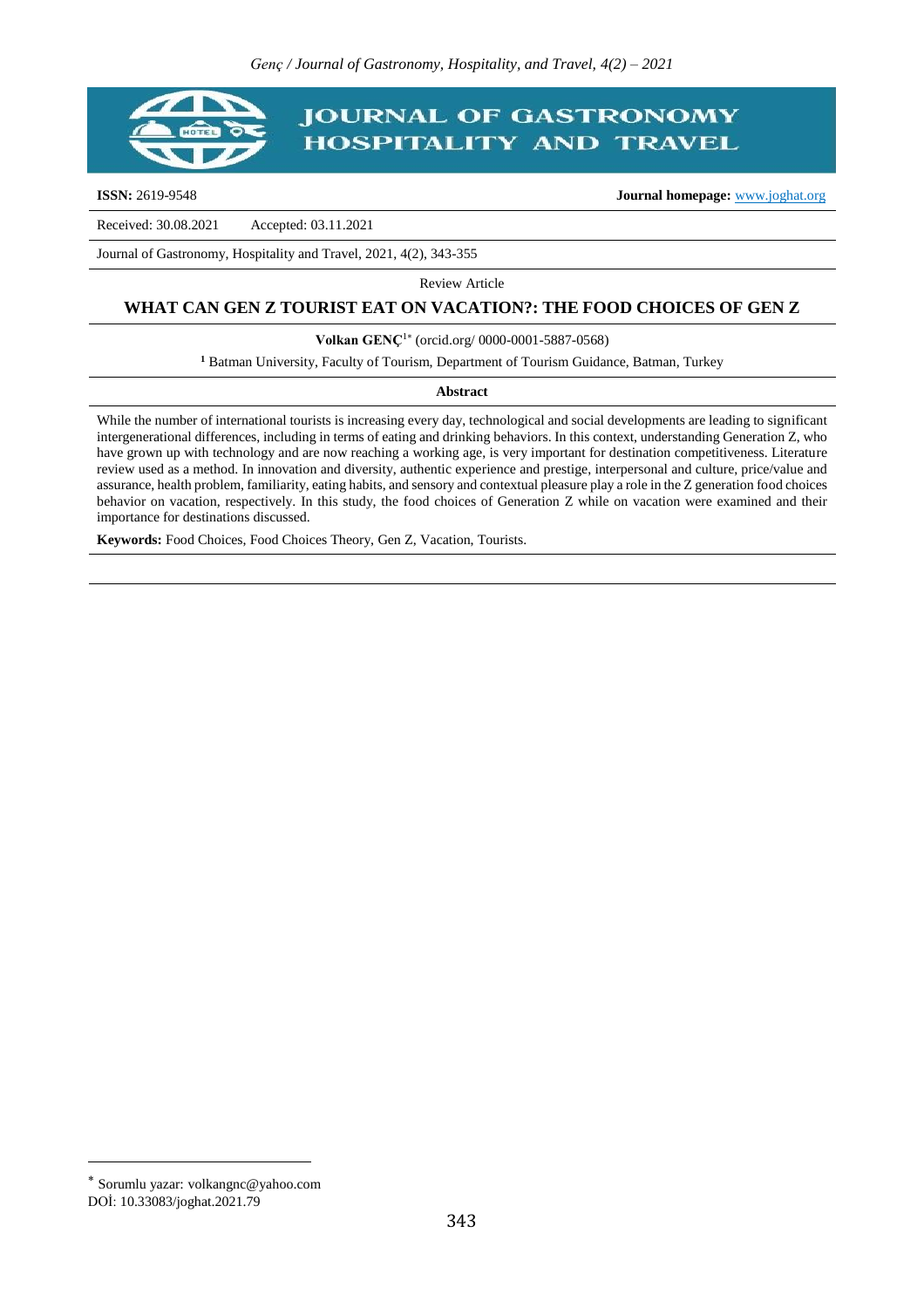# **1. Introduction**

Each generation is shaped by the social, economic, political, technological, and environmental factors of the era in which they grow. New technology and social media, multiculturalism, and an increased diversity of family structures have affected Generation Z (Seemiller and Grace, 2019). This generation is global and diverse and come from a broader range of backgrounds with different experiences and ideas [\(Robinson](https://www.emerald.com/insight/search?q=Victor%20Mueke%20Robinson) and [Schänzel,](https://www.emerald.com/insight/search?q=Heike%20A.%20Sch%C3%A4nzel) 2019). It is one of the fastest generations that was born at a time of rapid social change (Seemiller and Grace, 2019). Generation Z is accustomed to advanced technology and multimedia sources bombarding them with information from all sides, and cannot imagine life without the internet. This generation values originality and 'reality' and is probably the most creative generation (Stillman and Stillman, 2019). Differences between generations in terms of lifestyle and attitudes are translated into different needs, preferences and expectations when it comes to food choices and accommodation.

Food is part of daily life, not only as a determinant of health but also as a reflection of social activity and cultural identity (Hoogstins, 2017). Food is not only something we physically need; it is also a psychological and sociological phenomenon. Eating includes the discovery of delicacies, time shared, and moments celebrated as well as the relief of hunger. Food, which is an integral part of the travel and tourism industry, is the most delicious way of satisfying tourists' search for enjoyment in terms of physical, psychological, and social aspects, away from home (Björk and Räisänen, 2016; Mak et al., 2017; Rozin, 2006).

People do not usually eat indiscriminately during their travels. While many people plan what to eat at their destination, some will go further and research what and where they can eat and drink. Some people will even plan their visit based around the local cuisine (Kumar and Smith, 2018). Generation Z accounted for 23% of international tourist arrivals in 2017. This generation tends to stay longer and spend more than typical, traditional tourists. Gen Zs are reported to have stayed for an average of 6.6 days during their last trip and have the second longest average length of stay compared to other generations (Millennials: 6.2 days; Gen X: 6.4 days and baby boomers: 7.8 days). They also prefer to visit cafes and restaurants, historical sites and to go shopping at destinations. Therefore, in terms of destinations to be competitive, they must consider the food choices of this cohort (Wyse Travel Confederation, 2018).

Demographic changes can affect tourism behavior (Grimm et al., 2009). Tourism managers deviate from their strategic decisions without clearly identifying changing traveler needs and lose their competitiveness. The growth of tourism in the coming years will depend on how this industry perceives the social, psychological, and demographic trends that affect tourist buying behavior. The purpose of this study is to determine the food choice behaviors of Generation Z during their travels and to draw attention to the importance of this generation for destinations and businesses. With this in mind, this paper attempts to explain the theories that address food choice, food choice on vacation, and the behaviors of Generation Z when it comes to choosing food on vacation.

# **2. Literature review**

# **2.1. Socio-Psychological Theories That Affect Food Choices**

Food is crucial and interacts with almost all human activities (entertainment, art, sleep, sex etc.). Due to the richness and complexity of the human choice of food, it is impacted by many disciplinessuch as biology, psychology, sociology, anthropology, economics, history and medicine (Andersson et al., 2016; Björk and Räisänen, 2016; Hall and Mitchell, 2007; Lai et al., 2019; Mak et al., 2012; Özdemir and Seyitoglu, 2017). Food describes a social process and offers opportunities for social interaction. It is also an important feature of celebrations such as weddings. In modern Western societies, sharing food is an activity that is crucial for social communication, including meetings and business dealings. Just like with turkey on Thanksgiving Day and chocolate on Valentine's Day, food becomes an expression of love and attachment. Sharing food is a sign of intercultural intimacy. It can define the dining group or lifestyle, as a distinctive cuisine can distinguish between, for example, Chinese and Indian people (Rozin, 2006).

Food has also become a shape of aesthetic pleasure (Rozin, 2006). The improvement of the kitchen and of high kitchens in some cultures represents an effort to enhance life and manufacture aesthetic satisfaction (Chang and Mak, 2018). The social and aesthetic functions of food are so common that a visitor from another planet may not immediately realise that food is essentially about survival and nutrition (Genc and Akoglan Kozak, 2020).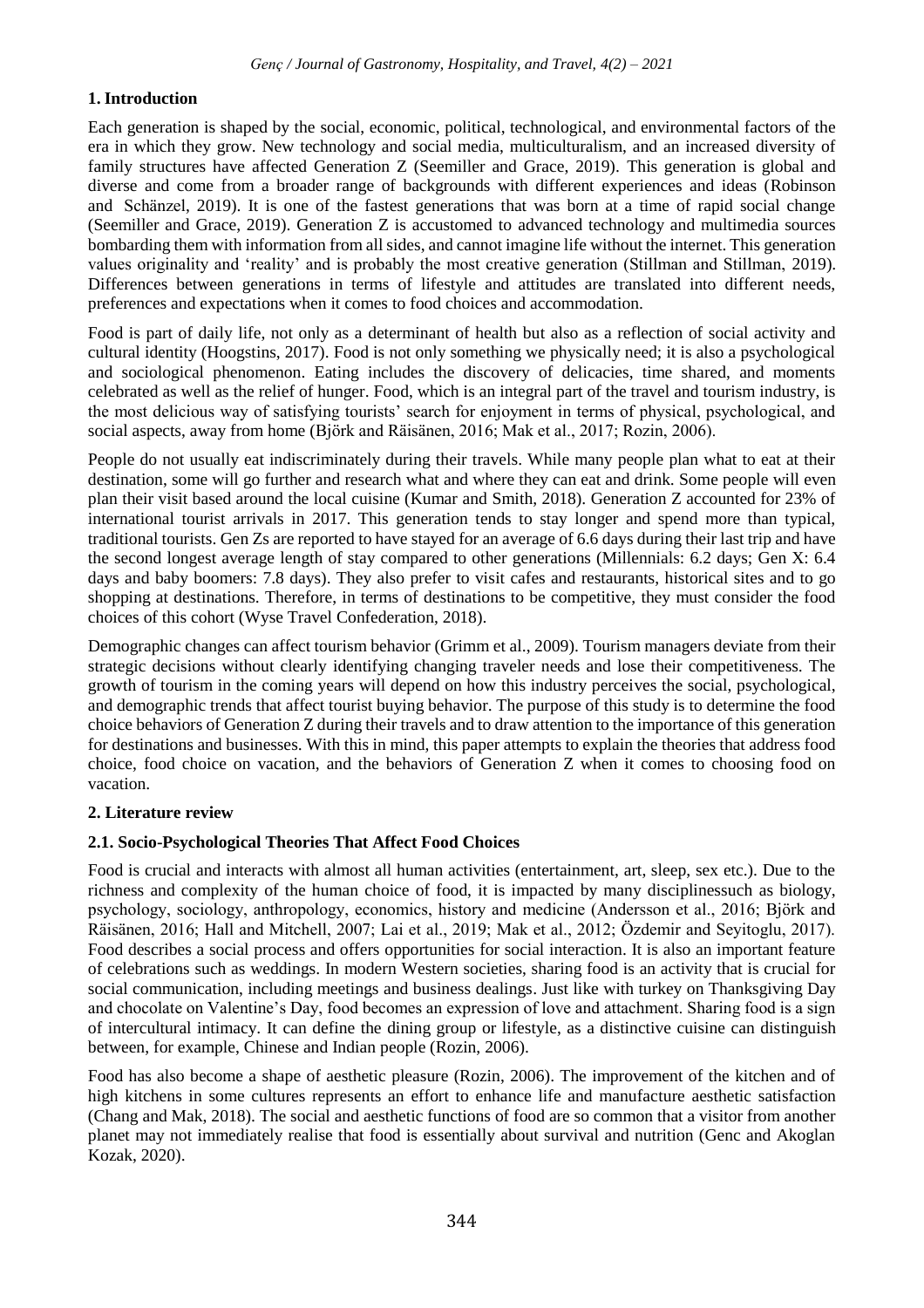Finally, food plays a role in the moral world, for example with cultural and religious diets (Björk and Räisänen, 2017), such as the halal diet laws that determine Muslims' diet and Kosher laws that Jewish people follow (Björk and Räisänen, 2017; Marzuki et al., 2012). While food - as a basic human need - is a part of every person's daily practice (Gross and Brown, 2008), many consumers are concerned about health (Björk and Räisänen, 2017), safety and food ethics, with some being restricted by food allergies. Consequently, food can also be used to target certain market segments (van Putten et al., 2010). There is a need, therefore, to consider food choices from biological (nutrition and evolutionary), psychological, social, cultural, and historical perspectives.

## **2.1.1. Social Psychological Approaches to Food Choices**

### *Expectancy-value theory*

Expectancy-value (EV) theory is a general human decision-making model widely used to understand food choices (Conner and Armitage, 2006). EV theory is based on the assumption that individuals are motivated to maximize the chances of desired outcomes and minimize the chances of unwanted outcomes (Fishbein, 1967). When a choice is made between two objects, individuals choose the one most relevant to the desired outcome (that is, the most positively evaluated). This global assessment stems from the perception of the possibility that the object will have some key features (e.g., the result associated with purchasing a product) weighted by the evaluation of these results (attitude) (Conner and Armitage, 2006).

Perhaps the most effective pioneer of EV theory in social psychology was Martin Fishbein. In the attitude model, Fishbein (1967) argued that individuals could have many judgements about a particular object, but only a subset of these could be apparent at a time. Thus, attitudes towards objects (e.g., behavior, products) emerge with the value added to these specific results (Ajzen and Fishbein, 2000). The probability of the perception of these values is determined by basic beliefs.

### *The Theory of [Planned Behavior](https://www.dphu.org/uploads/attachements/books/books_4931_0.pdf)*

The Theory of Planned Behavior (TPB) *"has emerged as one of the basic theoretical foundations for understanding consumer intentions and behaviors"* (Nardi et al., 2019, p. 2250). TPB take place in line with the individual's intentions to perform a specific action (Ajzen, 1991) TPB, this intention consists of three predictors: attitude, subjective norm, and perceived behavioral control (PBC) (Nardi et al., 2019).

In the context of food choices, the TPB has been used to show how motivational factors are decisive in choosing one food over another. Food safety has been used to clearly state how it can reduce the uncertainty of structure, and traceability factors, and increase the intent to purchase. Similarly, previous research has explored attitude as a determining factor in purchasing socially-compromised foods (Nardi et al., 2019).

Beliefs and attitudes of the individual play a role in food choices. Various socio-cultural, religious, or demographic factors will act with the person's attitudes. Therefore, examining the relationship between choice and one's attitudes provides a possible way to better understand the impact of different factors on food choices (Shepherd et al., 1995).

# *Push and pull theory*

It is known that some factors have an effect on the decisions of tourists to buy touristic products; these factors are described in the literature as push and pull factors. While push factors include psychological and internal factors, pull factors consist of external factors related to destination image. Howie (2004) states that eating is a pull factor. Mak et al. (2012) claim that the motivation to travel in order to experience food is a valid structure and that food plays a crucial role in influencing tourism experience and a destination satisfaction. Dann first introduced the push and pull theory in 1977 to examine the changing motivations of tourists. Push factors, according to Dann (1977), are forces that arouse the interest of tourists on vacation. Pull factors, on the other hand, embody different destination characteristics (such as cultural and natural attractions) that evoke the external desires of tourists or the interests of tourists to travel. In short, tourists travel because they are pushed and pulled by these two different forces (Sastre and Phakdee-Auksorn, 2017).

Kim et al. (2010) developed a tool to explore food tourist motivations by applying the push-pull theory to study and conceptualize the behavior of tourists regarding food consumption. As a result, Kim et al. (2009) reported that the driving factors of tourist motivations include escape; relaxation; prestige; health; adventure; social interaction, and family togetherness. However, pull factors are defined as the attractiveness of features, and destinations' own qualities (Kim and Park, 2018).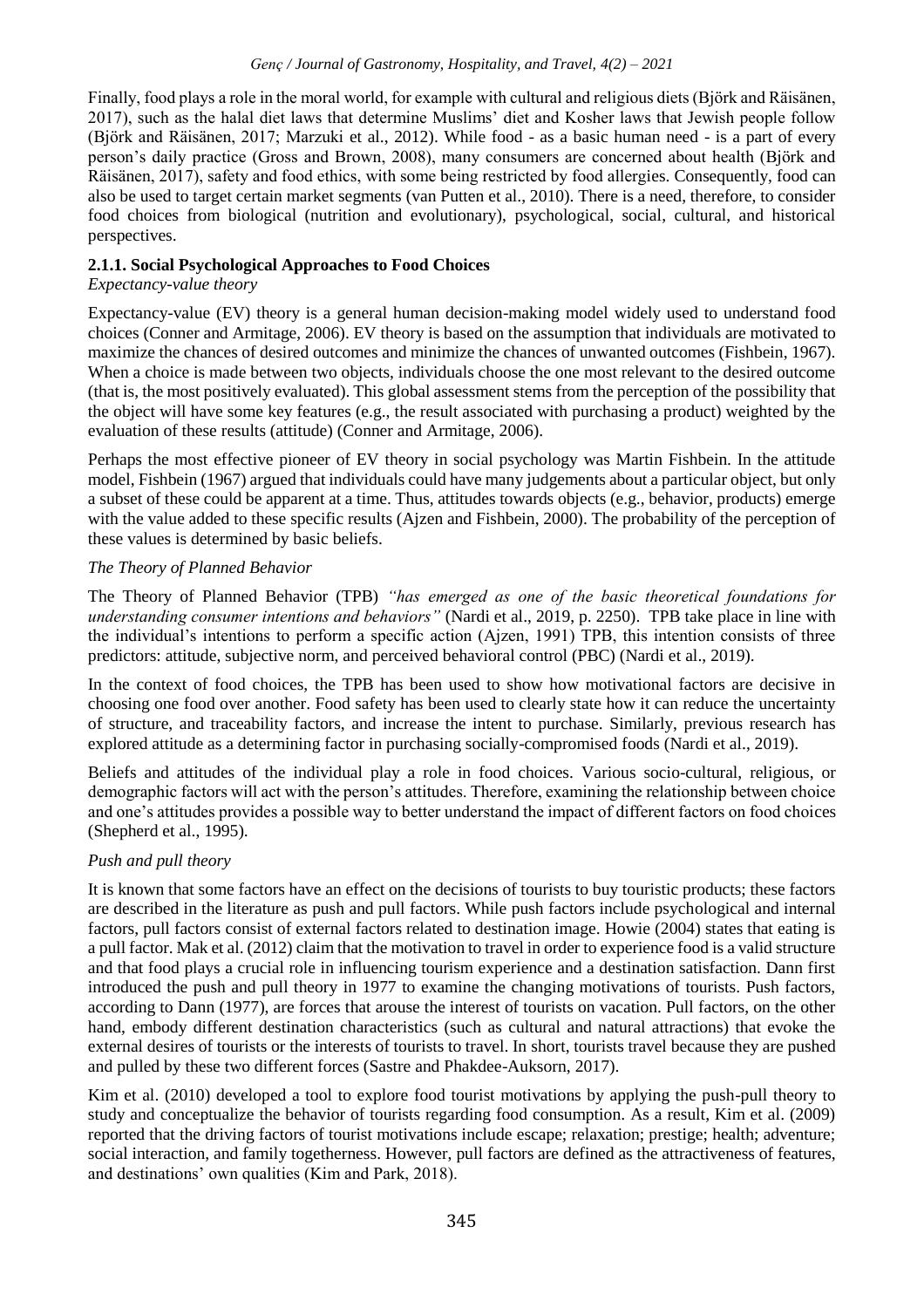## *Lifestyle Segmentation Theory*

Lifestyle segmentation theory (LST) suggests a relationship between an individual's lifestyle, purchasing behavior, interests, and personal preferences in the social and consumer groups to which they belong. LST is an important basic market research tool for individuals' lifestyles (Levitt et al., 2019; Scott and Parfitt, 2005). Middleton and Clarke's (2001) purpose of travel identified several ways of segmenting customers through lifestyle factors, such as tourist motivations, customer needs, benefits from travel, and psychography. Nie and Zepeda (2011) also used LST to develop food-related lifestyle models.

Expectancy-value theory, the theory of planned behavior, push and pull theory, and the lifestyle segmentation theories put forward in this context play a role in explaining the food choices of Generation Z tourists, as well as tourists of other generations.

### **2.2. Food Choices on Vacation**

Food and beverages are vital for all living creatures. Eating and drinking has changed and has become more "experiential" and about higher quality food, rather than just meeting the hunger needs of tourists (Mitchell and Hall, 2003; Kim et al., 2010). The research emphasizes that providing tourists with positive, memorable experiences is important for the tourism industry. One of the most important features of a destination is its food (Okumus et al., 2007).

Food contributes to the tourist experience of a destination. Tourists' food experiences are considered an important part of their daily routine and travel expenses during their vacation (Hjalager and Corigliano, 2000). In this context, Quan and Wang (2004) proposed a model that defines tourism experiences according to two factors: peak and supportive. Peak experiences are the basis of the daily experiences of tourists, while supportive experiences are the extension or intensified forms of normal daily routines such as sleeping, eating and traveling. In other words, food (and beverages) has recently become the primary reason for travel (Park et al., 2008). Therefore, the travel motivations of tourists to a particular destination affect their dining experiences (Özdemir and Seyitoğlu, 2017). This means that although not all travelers are looking for culinary-gastronomic experiences, every traveler is likely to be influenced by their food and beverage experiences.

In recent years, the number of people traveling to experience new, different, local, high qualityor rare foods has increased significantly. The tourist is in a position to affect both the eating and drinking habits of local people, and to influence local food and local cultures (Hall and Mitchell, 2007). In some places, if tourists have a strong desire to taste local food, it becomes a crucial component of tourist experiences (Kim et al., 2009; Özdemir and Seyitoğlu, 2017). It has been shown that the quality of perceived gastronomic experiences in a destination has a strong influence on tourists' revisit intention (Kim et al., 2011).

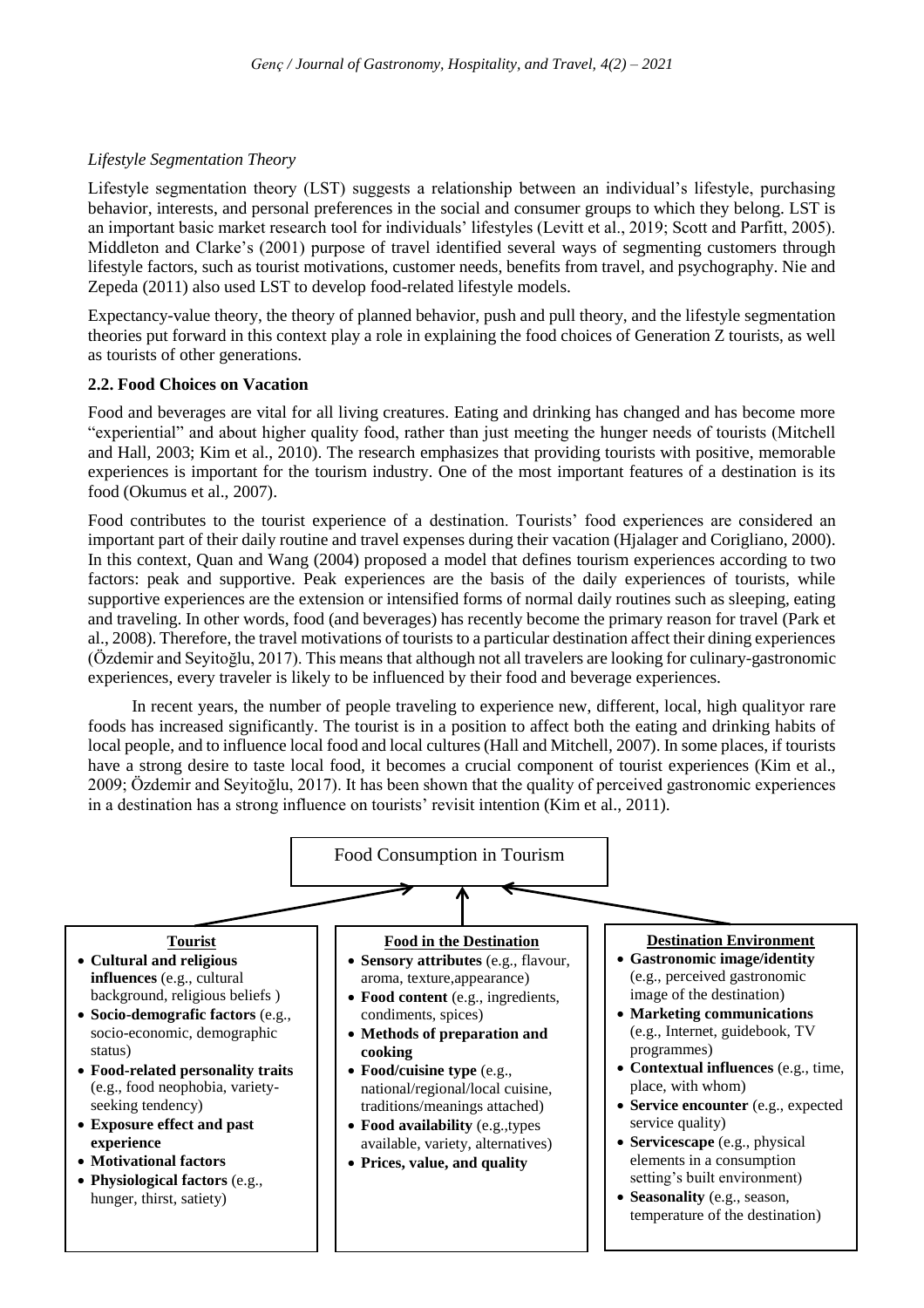Figure 1. Food consumption of tourists.

Factors Affecting Food Consumption in Tourism (adapted from "A Theorotical Model for the Study of Food Preferences", Randall & Sanjur, 1981)

When Figure 1 is examined, the consumption of food for tourists can be considered according to three dimensions. These are i) tourists; (ii) food in the destination; and (iii) destination environment (Mak et al., 2012). The first element in the tourist dimension is cultural and religious influences. For example, while halal diet laws determine the food behavior of Muslims, Kosher laws determine that of Jewish people (Marzuki et al., 2012). Socio-demographic factors include generation, gender, marital status, educational level, occupation and household income. For example, Khan (1981) claims that older people tend to display different food choices compared to young people, due to reduced taste and smell sensitivity. For example, Tse and Crotts (2005) have found that older tourists consume a narrower range of food at a destination. Furthermore, female interviewees were more interested about tasting local dishes while on vacation. Interviewees that were older and had higher levels of education were more concerned about health. They had a desire to experience foreign cultures through cuisine consumption (Mak et al., 2012). In addition, these motivations are influenced by various variables that make up the demographic characteristics, behavior, and personal characteristics of tourists. Ryu and Han (2010) found that male travelers are more willing to experience local food than female travelers. According to the social role theory, men are willing to take more uncertainty than women because men are expected to behave this way and because this behavior benefits men in the natural selection process (Powell and Ansic, 1997). However, when the destination is one that has already been visited by the tourist, it is determined that female tourists evaluate the local food more positively than male tourists.

It has been shown that food-related personality traits, including neophobia and the food participation of some tourists may affect their motivation for local food consumption (Kim et al., 2019). Therefore, while strong neophobic tourists may avoid local food, tourists that are characterized as having a high level of food participation and are neophilic.

Exposure effect and past experiences can also significantly affect food consumption behavior (Mak et al., 2012). Studies show that familiarity with certain foods increases the individual's preference for those foods (Barker, 1982; Björk and Räisänen, 2017). Tourists that have food neophobia often prefer foods that they are familiar with. Exposure to the local food of an area acquired during previous visits can increase familiarity with that cuisine, thereby potentially increasing their desire to eat local cuisine (Mak et al., 2012). Ryu and Jang (2006) found that past experiences were one of the most important determinants of tourists' intentions to consume local food in vacation. Some tourists prefer familiar foods due to taste, health or cost concerns (Seo et al., 2013).

Motivational factors also affect the food choice behaviors of tourists (Kim et al., 2019). Fields (2002) has outlined a food tourist typology that includes physical, cultural, interpersonal, and status and prestige motivators. According to this typology, the consumption of food can first be driven by physical motivation, because the act of eating involves sensory perceptions that allow the individual to physically appreciate the food (Madaleno et al., 2019). Secondly, food can also be driven by a cultural motivation, because when tourists experience new local foods, they also experience a new culture. Third, there can be an interpersonal motivation as meals eaten on vacation have a social function, such as the building of new social relationships and the strengthening of social ties. Finally, the seeking out of local food can also be motivated by prestige as tourists can improve their knowledge of local food by eating like local people and discovering new foods that they or their friends would not encounter at home (Mak et al., 2017).

Mak et al. (2012) determined five factors: symbolic, obligatory, contrast, extension, and pleasure, with tourist eating behavior. The symbolic factor emphasizes motivations that involve uncovering the symbolic meanings of food consumption and includes factors such as exploring local culture and authentic experiences, seeking learning/education, and prestige and status (Mak et al., 2017). Food consumption is also "obligatory" in tourism. This accession emphasizes the importance of "contrast" and "extension" factors in food behavior in vacation. As Quan and Wang (2004) put it, most food behavior in tourism can be seen as a supportive experience for tourists to achieve their vacation goals. Food behavior in the vacation can be conceptually divided into "supporting tourist" and the most "intense tourism" experience. Therefore, "the pleasure" factor may be a characteristic factor in food behavior in tourism (Mak et al., 2012).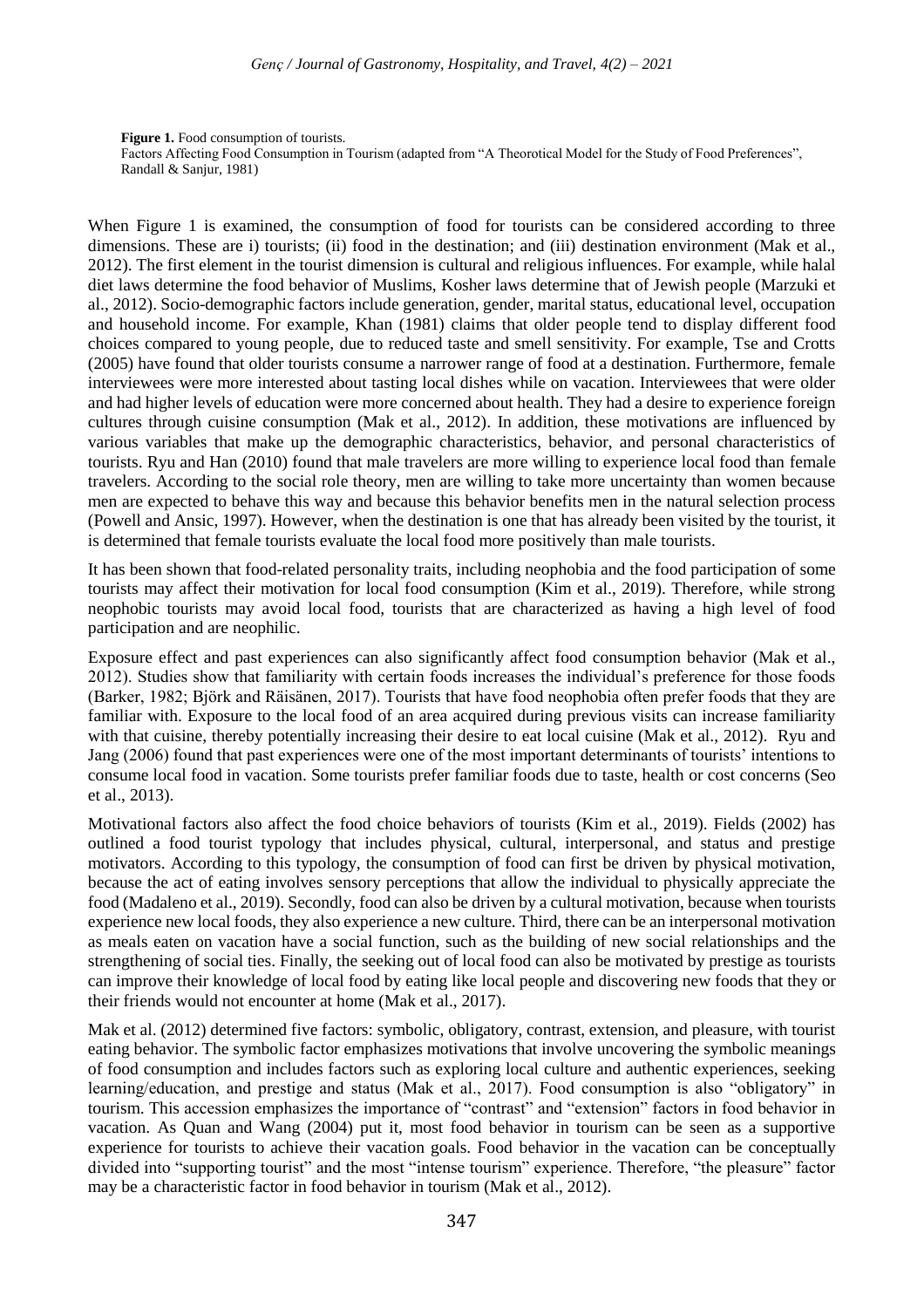One of the most important motivation factors in the food experience in recent years is the search for authenticity (Özdemir and Seyitoğlu, 2017). Authenticity refers to experiences that are like the real experiences of local people and involve the consumption of local dishes prepared with local ingredients. In order to understand the role of authenticity in the gastronomic experiences of tourists, it is very important to examine the behaviors related to gastronomy. The relationships between authenticity and gastronomy can be examined in the context of four important issues: (i) the motivations of tourists to experience cuisine; (ii) the relationship between familiarity and food consumption; (iii) gastronomic experiences and their roles in general tourism experiences; and (iv) tourist typologies based on their gastronomic motivation (Özdemir and Seyitoğlu, 2017). For example, Jang et al. (2012) discovered that the authenticity of the food and the atmosphere of the restaurant allowed customers to develop positive emotions, which resulted in guests' leaving positive reviews and engaging in re-purchasing behavior.

Sensory attributes, food content, preparation and cooking methods, food/cuisine type, food availability and price, value, and the quality of the food at the destination are all factors that affect the food choices of tourists (Zhang et al., 2017). In a study conducted by Heung (2002) in themed restaurants, the most important factor is the quality of the food, then the attitude of the employees, the presentation of the food, the decoration of the restaurant, the variety of food, and portion size. Yüksel and Yüksel (2003) state that the attitudes of employees is one of the factors that affect tourist satisfaction. In addition, they determined that the appearance of the food preparation (cuisine) and the presentation of the food played a role in customer satisfaction. Law et al. (2008) found that the variety of food, the presentation of the food, and the size of the portions affected tourist satisfaction. Ting et al. (2019) determined that ethnic foods affect tourist behavior. In addition, studies have shown that authentic and interesting local foods have the power to influence the decisions of tourists in terms of choosing destinations to visit (Ab Karim and Chi, 2010).

The destination environment also affects the food behavior of tourists. These elements include gastronomic image/identity, marketing communications, contextual influences, servicespace, and seasonality (Mak et al., 2012). Kotler (1973) demonstrated that visual, audial, and touch- and smell-related elements that appeal to the senses contribute to the atmosphere of a service business, and that these can be motivating factors for consumers. Baker (1987) examined the impact of physical evidence, such as ambience, design, and social factors. In the following years, Ryu and Jang (2008) created a scale for dining areas (DINESCAPE) that includes elements such as the facility's aesthetics, lighting, positioning, food-related equipment, employee, and ambience as physical evidence. The facility's aesthetics, according to the DINESCAPE scale, include the decor and design of the business, the colours used in the business, and pictures and furniture (Genç, 2018; Ryu and Jang, 2008). Kim et al. (2016) examined the factors that affect the preferences of mature tourists in terms of eating in different types of restaurant, especially high quality restaurants, and buffet and casual dining restaurants. Rhee et al. (2016) found that food, value, atmosphere and service are seen as very important criteria when choosing a restaurant. Food usually emerges in the form of an "emblem" that can maintain and identify a region and help preserve the cultural significance of a place (Kim and Ellis, 2015; Kim et al., 2019).

Developments in social media have played a major role in tourists' sharing their vacation behaviors. Researchers turn to online resources to capture current tourist behavior affordably and comfortably (Li et al., 2015). Internet technology captures and presents rich information about tourists' food experiences, their preferred cuisine and meals, and their histories. Generational differences among tourists present confusing results, although they do affect behavioral variables (Stergiou et al., 2018). Therefore, it is necessary to examine the differences that impact Generation Z's food choice behaviors.

# **2.3. Food Choice Behaviors of Generation Z on Vacation**

Generation research is based on the premise that different age groups may show certain psychological and behavioral trends as they share experiences under common socio-economic contexts (Bolton et al., 2013). Although there is no single definition, scientists have identified baby boomers, Gen X, Gen Y, and Gen Z generations (Pendergast, 2010). Generation Z is young people who were born and educated in 1995 or later, and are technologically savvy, innovative, and creative. One of the most prominent features of Generation Z consumers is that they are especially technologically durable. Generation Z is considered to be an incredibly important community for the tourism and travel sector (Barnes, 2018).

Food is one of the most important tourist activities during vacation (Mak et al., 2012). It plays an important role in the vacation experience, as all tourists must eat while traveling. Food behavior accounts for about a quarter or a third of the total spending of tourists in a destination (Correia et al., 2008). It is a crucial economic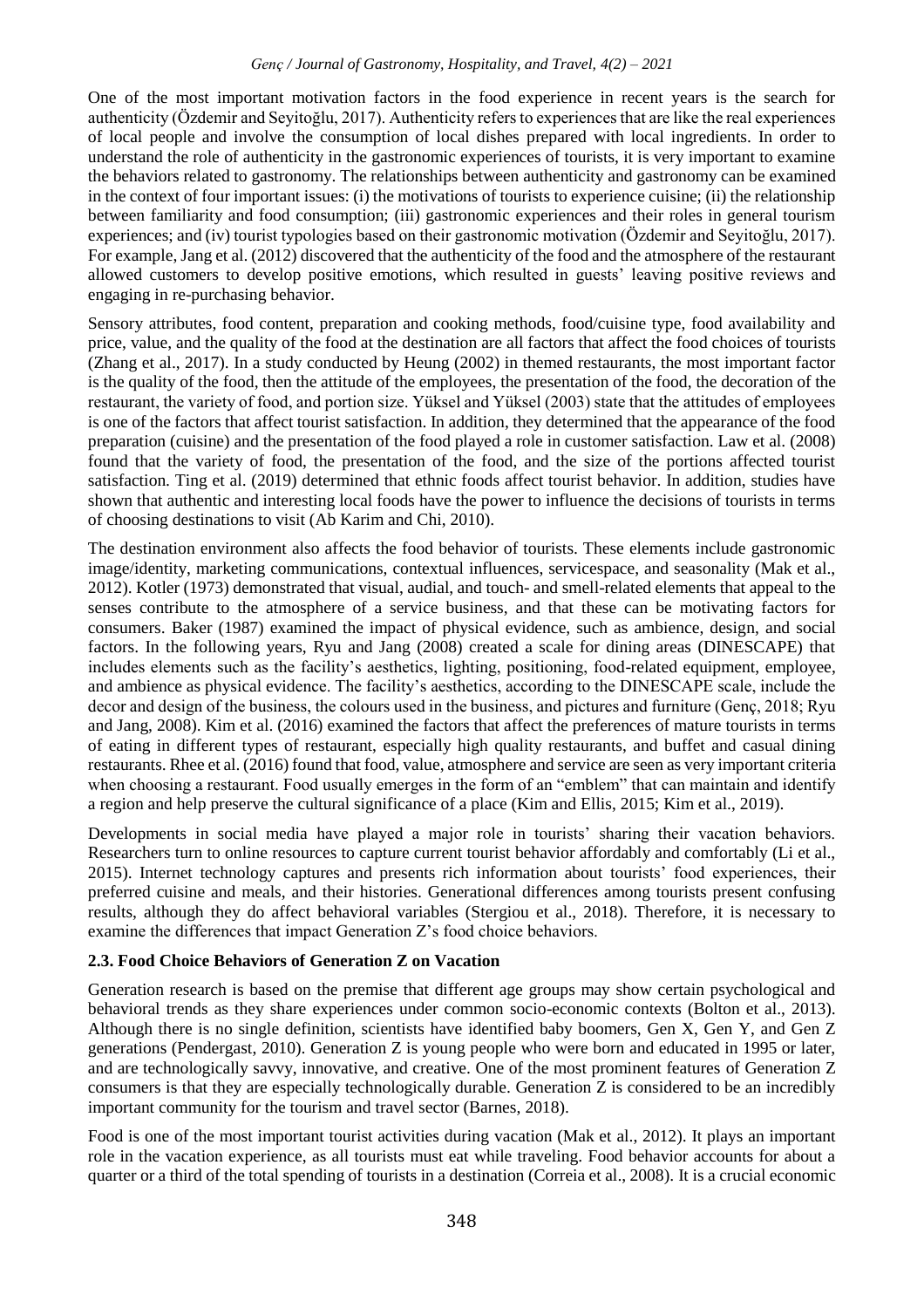factor for many destinations (Kim and Ellis, 2015). For some tourists, it is the ultimate experience (Quan and Wang, 2004).

Generation Z is accustomed to advanced technology and multimedia sources bombarding them with information from all sides; indeed they have never lived without the internet. Young tourists are often very skilled in computer science and information technologies. Since this group is driven by multiple motivations, it is difficult to make general statements about those motivations. Thus, young tourists are both sensitive to the protection of the environment and enjoy open mindedness. Young people have high expectations when traveling. Their vacation behavior is often hedonistic; tourism is also a time of joy, and an opportunity for socializing, and empowerment. Generation Z value originality and 'reality'. According to Fast Company, Generation Z will constitute 40% of the world's population in 2020 (Stillman and Stillman, 2019).

Generation Z accounted for 23% of international tourist arrivals in 2017. In addition, Gen Zs are reported to have stayed for an average of 6.6 days during their last vacation. The latest evidence shows that 75% of travelers act as individuals actively trying to interact with local foods while traveling for a year (Levitt et al., 2019; Wolf, 2014). In addition, Generation Z have a strong impact on family holidays as parents prefer to consult them before booking. Generation Z prefer experiences over ownership, which increases their tendency to travel in search of fun experiences [\(Robinson](https://www.emerald.com/insight/search?q=Victor%20Mueke%20Robinson) and [Schänzel,](https://www.emerald.com/insight/search?q=Heike%20A.%20Sch%C3%A4nzel) 2019). In this context, it is very important to understand the eating-drinking behavior of Gen Z and to establish a strategy accordingly for destinations and businesses.

Peer acceptance is very important for Generation Z; they need to feel a sense of belonging. Their concept of themselves is partially determined by the group to which they belong. Generation Z is global and diverse and come from a broader range of backgrounds with different experiences and ideas. They value security more than older generations. At their best, they are confident and very optimistic. Gen Z is probably the most creative generation. Young members of Gen Z may not have their own disposable income, but they have a strong influence on family purchasing decisions (Stergiou et al., 2018).

It is important to remember that although many Gen Zs have participated in food tourism, they are not a homogeneous group with standardized demographic characteristics, psychographic values or lifestyles. In fact, a limited number of studies have shown that when on vacation, each person has individual variables, such as the level of desire to fulfil biological and psychological needs and desires, as well as motivation levels, including food participation (Getz et al., 2014; Levitt et al., 2019). In addition, limited research has been done to determine the demographic or generational characteristics of the different food tourism segments (Kline et al., 2015). This was tested by Kim and Eves (2012) that emphasizes five tourist motivation themes in gastronomy tourism. Among the themes that emerged were cultural experiences, sensory attractions, interpersonal relationships, excitement, and health concerns. In addition, Chang (2011) reported similar findings; here, innovation, socializing, family, and the physical experiences of food were the main motivations of gastronomy tourists. Mak et al. (2017) have identified seven motivational factors that are influenced by the food-related personality traits of tourists; these include innovation and diversity, authentic experience and prestige, interpersonal and culture, price/value and assurance, health issues, familiarity and eating habits, and sensory and contextual pleasure. The dimensions revealed in these studies play a role in the food motivations of Generation Z tourists while they are on vacation.

Undoubtedly, this generation is a community that uses technology the most and is always online. Research findings have shown that smart technologies have a significant impact on the experiences of Generation Z consumers. Therefore, it is not surprising that food-related publications have a strong presence on social media, and that 49% of consumers in the U.S. learn about food through online social networks (Hartman Research Group, 2012). More than a third of Generation Z report that they use technology as much as possible, compared to 27% of Millennials. Those who use wearable technology and networked gadgets, including artificial intelligence and business automation, are said to be 'fearless of the future'. However, this generation is not utopian in thinking that technology can change the world. For them, smartphones are not revolutionary, rather they are completely normal. Companies will need to adapt to a more pragmatic, tech-savvy generation that is not easily amazed or rewarded. It is not surprising that Generation Z also uses the "iGen" nickname. It has been found that some travelers share positive experiences about food online (Björk and Räisänen, 2014). This is more common in technology-oriented cohorts, especially among Gen Z.

Moreover, Generation Z love to eat out, and have a particular interest in snacks and street food (Nielsen et al., 2002). This is reflected in their eating behaviors while on holiday. They are eager to try new food as they seek different experiences and new trends while on their travels. The pursuit of authenticity is one of the most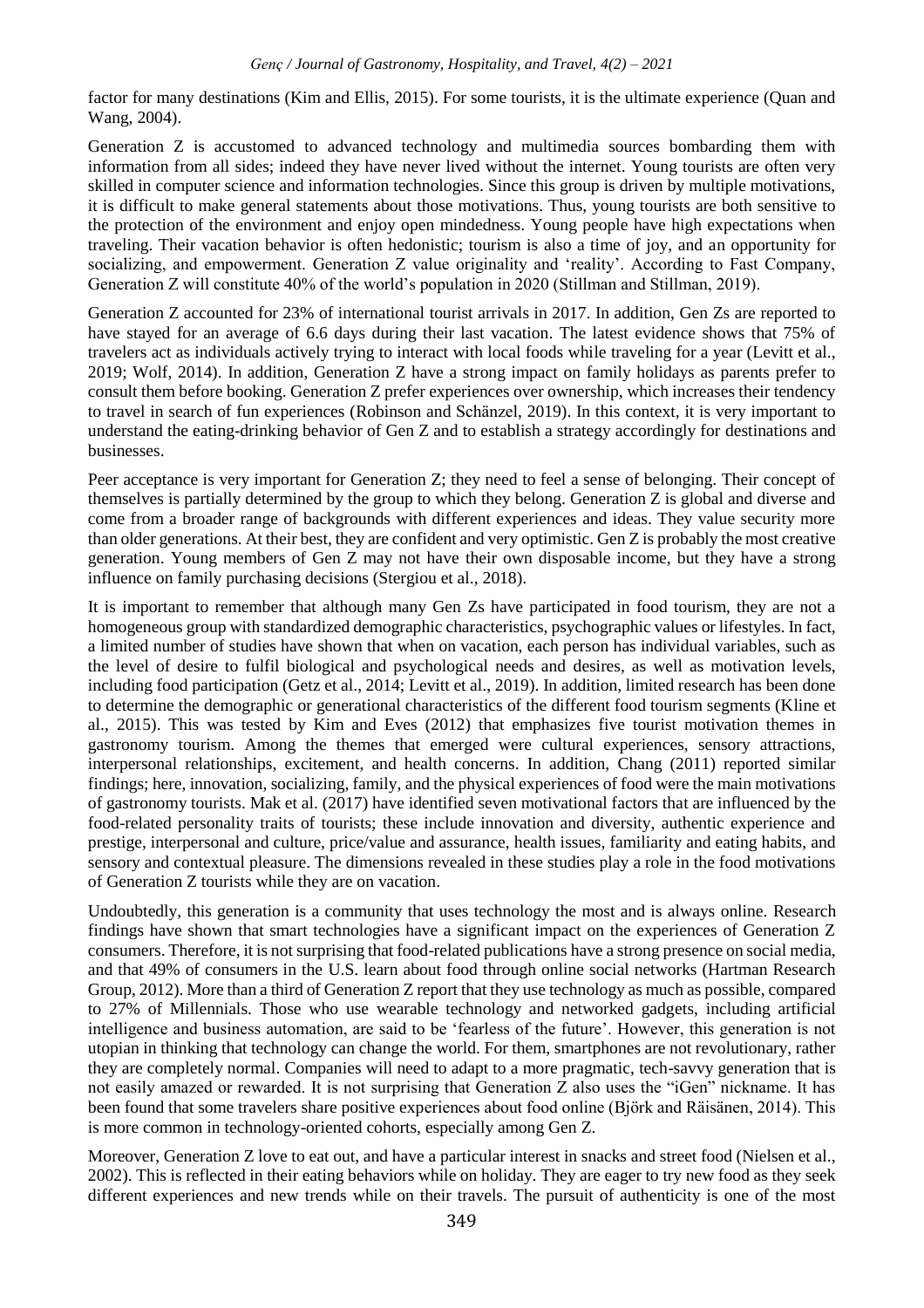prominent food behaviors of this generation on vacation. Generation Z consumers are more likely to seek diversity in their consumption (Savelli et al., 2017).

Generation Z is also looking for gastronomic experiences. In order to experience prestige, interpersonal and cultural experiences, and sensory and contextual pleasure, this generation has a tendency to visit popular restaurants on their travels, and also to look for foods that are line with their values (Mak et al., 2017). In addition, Gen Z prefer restaurants that are transparent in their content as they prefer to know exactly what they are consuming.

Just as daily behavior affects travel behavior in general, tourist eating behavior can play a dominant role in the daily food consumption routines at home (Wang et al., 2019). In fact, eating experiences can be an essential feature of positive and memorable travel experiences (Morgan, 2006) because travelers use cognitive experiences to determine their future travel intentions (Huang and Hsu, 2009). Gen Z are very aware of costs and of health concerns; they prefer cafes and coffee shops to fast-food outlets, and eateries with technology and Wi-Fi. They are less likely to trust fast-food brands because of their image as unhealthy food producers (Taylor, 2017; Wang et al., 2019). However, they may abandon this behavior while on holiday. According to a survey by TripAdvisor (2012), 69% of respondents say that unhealthy food choices while on vacation (Chang, 2017). This figure is higher among those on vacations, such as all-inclusive or AirBnB applications. Generation Z seems to be more inclined to order food online from restaurants at night compared to other generations.

Contrary to expectations, Generation Z is very concerned with eating healthily. In addition, their price sensitivity is higher compared to other groups because they are either not in work or have only just started working. Savelli et al. (2018) first observed the intense interest of Gen Z in prices and sales promotions. However, they are also well informed about the food products that they buy, and they attach great importance to the ingredients, origin, and health qualities of food products. It has been determined that they focus on cost, convenience, variety, and the quality of food when it comes to making food choices. Gen Z is the generation that they are optimistic, but are pragmatic and aware of factors that are beyond their control. They prefer fresh ingredients to processed foods. Concepts such as natural, sustainable and organic echo strongly on product packaging and restaurant menus that appeal to this generation. They are not tempted by top luxury brands, but reward values and personal style over designer labels (Visioncritical, 2019). Although McDonald's is the American teenager's food of choice, it does not appear in the five most popular restaurants of this generation. In fact, there are no burger chains on the list.

Technomic, a food service research and consultancy group, published a report of the top food trends evident among Generation Z. These were hyperlocal sources, chef-oriented, fast, comfortable, natural ingredients/clean menus, environmental sustainability, locally sourced products, locally sourced meat and seafood, the reduction of food waste, dinner sets, a return to simplicity/foundations, and nutrition (AAHAR, 2019). These are food concepts that have emerged in recent decades. Generation Z is inclined to focus on consuming nutritious and healthy foods; 67% look for the nutritional content of the food that they consume, while 60% will look at the list of ingredients on food labels. According to the autumn report of Aramark Dining Styles in 2016, 45% of Gen Z students stated that they want healthy food options on campus and that they are willing to pay for them. Almost one third of this generation reported that they would pay a premium for organic food and more than half would pay extra for fresh food. In addition, 57% stated that they are willing to pay more for sustainable food, compared to 43% of the general population (Seemiller and Grace, 2019). In general, many of those from Generation Z want healthy, specialist and sustainable food, and despite their concerns about spending money, they are willing to pay for such food.

This generation is especially sensitive to acidic drinks such as cola and soda. It was found that more than 19% of high school students drank at least two sodas a day in 2007, but this figure had dropped to 13% by 2015. Not only do fewer young people drink more soda than is healthy, but there are now many more young people reporting that they never drink soda. In 2007, less than 19% reported that they never drank soda. By 2015, this number had increased to more than 26% (Seemiller and Grace, 2019).

Despite the decline in soda consumption, researchers have found that caffeine intake in children and young people did not change between 1999 and 2010. Although soda consumption among young people has declined, there has been an increase in the consumption of coffee and energy drinks. This is not surprising, as some Gen Zs have been drinking child-sized mocha lattes since childhood. It is worth remembering that Starbucks had 667 stores in 1995 when the first of Generation Z was born. By 2013, when those born in 1995 had turned 18, the number of Starbucks stores had increased to about 20,000 (Seemiller and Grace, 2019).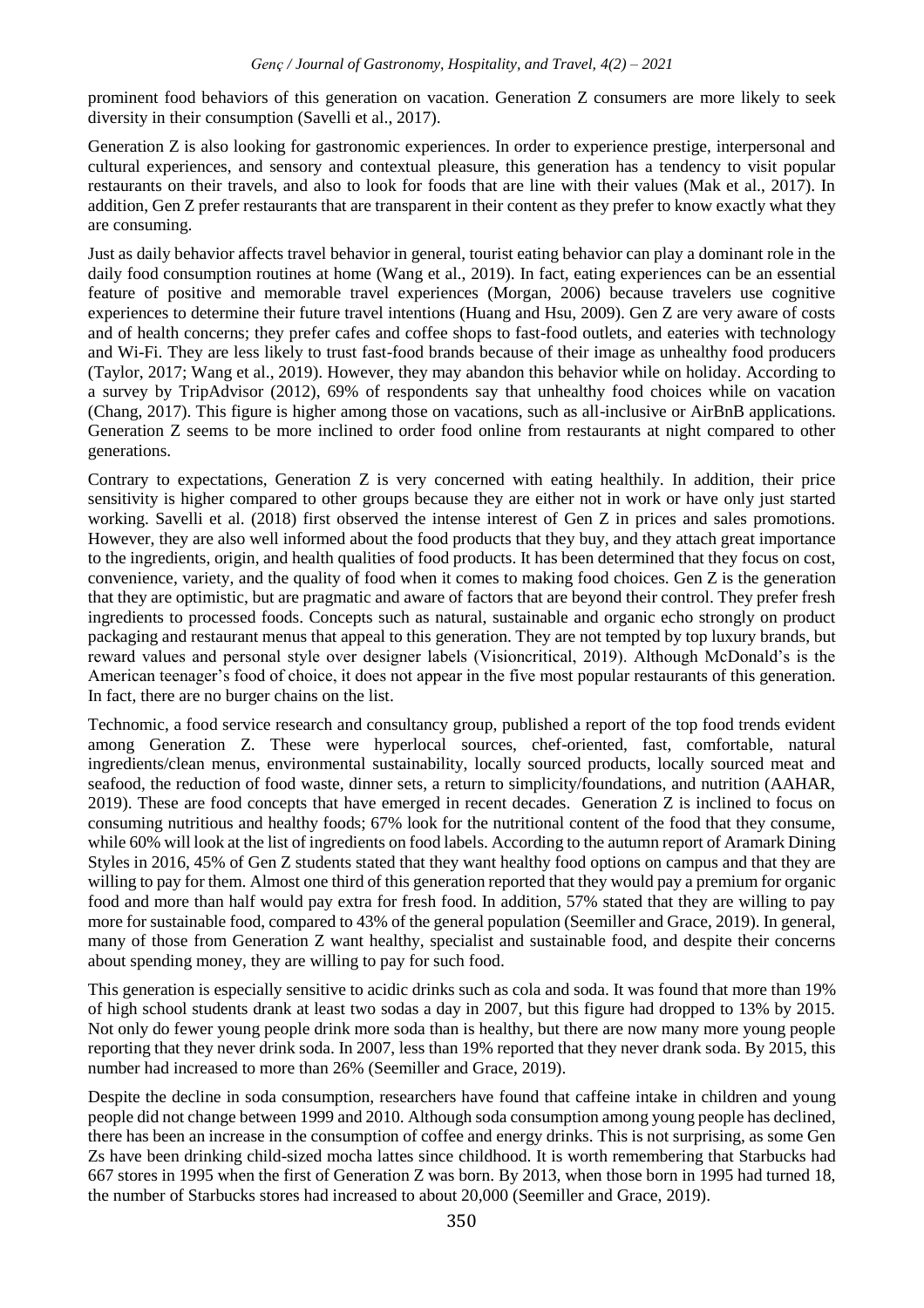Although Generation Z seems to a generation that is conscious of health-related issues, the obesity rate among the general population has increased from 10.6% in 1999 to 13.9% in 2015. Studies have pointed to diets high in calories, fat and sugar, along with large portion sizes and the consumption of fast food and snack foods as factors that cause obesity in childhood. In addition, low levels of physical activity among this generation make it harder for them to burn extra calories (Seemiller and Grace, 2019).

This generation also highly values socializing. Studies have shown that American Gen Zs spend most of their money on food, with Starbucks topping the list, followed by Chipotle, Chick-fil-A, Panera Bread and Olive Garden. However, this list is not just about food, as these are also the places where they prefer to socialize. While this generation is very sensitive to prices while they are on vacation, they also want to have fun (Seemiller and Grace, 2019). Stergiou et al. (2018) found that cost concerns were an important factor when considering the desired wine tourism experiences of Generation Z adults.

Generation Z grew up with YouTube, the center of fun videos, and so the vacation destinations and eating behaviors of YouTubers that they follow have a significant impact on this generation. In this context, it is possible to say that many motivational factors play a role in the eating behaviors of Gen Zs on vacation.

# **3. Conclusion and Implications**

This section reviews the food choices behavior of Generation Z while on vacation. The main benefit of Generation Z's behavior of choosing food while on vacation allows the destination to take the right steps in the business's strategic decisions. The food choices of Generation Z can only be understood by considering biological, psychological, social and cultural perspectives, all of which are handled within the technological context. This young generation, born in the digital age, is likely to transform tourism and tourism destinations as they are more inclined towards international travel [\(Robinson](https://www.emerald.com/insight/search?q=Victor%20Mueke%20Robinson) and [Schänzel,](https://www.emerald.com/insight/search?q=Heike%20A.%20Sch%C3%A4nzel) 2019). In innovation and diversity, authentic experience and prestige, interpersonal and culture, price/value and assurance, health problem, familiarity, and eating habits, and sensory and contextual pleasure play a role in the Generation Z's food choices behavior on vacation (Mak et al., 2017). Especially in this group's vacation, food choices behavior, innovation, and diversity are the strong motivational source. In addition, social media tools are also effective in this group's vacation food choices. For example, the places where the influencers they love and follow on vacation go and the food they eat is an important source of motivation. Eating healthy food has become very important all over the world due to the effect of the pandemic. It is also very important for this generation. This issue should be given special importance in the marketing of the destination to Generation Z.

Demographic changes offer important opportunities to understand tourist behavior. In this context, generational studies are important to understand the different needs of tourists. For example, recent findings have shown that gamified technological experiences, virtual and augmented reality applications can benefit Gen Z tourist behavior (Robinson and Schänzel, 2019). In this context, tourism marketers should use virtual reality and augmented reality applications and include more technological factors in their menus. In addition, it will be appropriate for the destination's marketing to produce content integrated with these features and add it to the sites promoting the destination.

In order to understand the food choices of this generation, field studies with qualitative and quantitative methods are needed more in future research. This process can be supported by qualitative studies that reveal the eating dimensions specific to this generation. At the same time, this process can be tested with different research models. This study also has some limitations. The food choices of the Gen Z has been discussed in general within the scope of this study. In future research, there is a need to examine the food choices of different vacation processes (culture, 3S, nature-based). In addition, since this study is a literature paper, there is no need for an ethics committee report.

# **References**

- AAHAR The International Food & Hospitality Fair. (2019). ["Top 10 Food Concept Trends.](http://aaharfoodandhospitalityexpo.com/2016/12/top-10-food-concept-trends/)" [http://aaharfoodandhospitalityexpo.com/2016/12/top-10-food-concept-trends/.](http://aaharfoodandhospitalityexpo.com/2016/12/top-10-food-concept-trends/) Accessed on 1 March 2020.
- Ab Karim, S., & Chi, C. G. Q. (2010). Culinary tourism as a destination attraction: An empirical examination of destinations' food image. *Journal of Hospitality Marketing & Management*, *19*(6), 531-555.
- Ajzen, I. (1991). The theory of planned behavior. *Organizational Behavior and Human Decision Processes*, *50*(2), 179-211.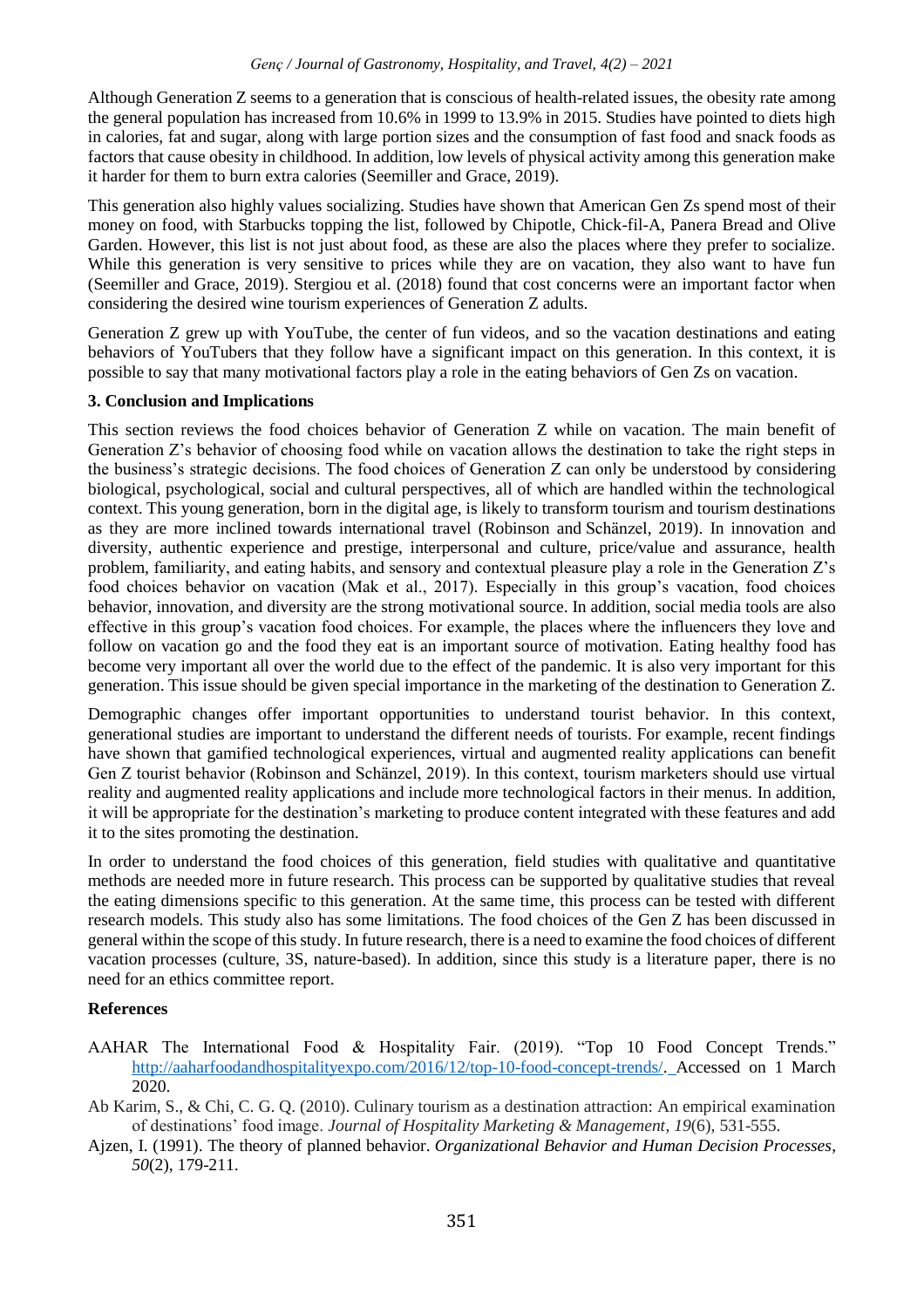- Ajzen, I., & Fishbein, M. (2000). Attitudes and the attitude-behavior relation: Reasoned and automatic processes. *European Review of Social Psychology, 11*(1), 1-33.
- [Andersson,](https://journals.sagepub.com/action/doSearch?target=default&ContribAuthorStored=Andersson%2C+Tommy+D) T. D., [Getz,](https://journals.sagepub.com/action/doSearch?target=default&ContribAuthorStored=Getz%2C+Donald) D.[, Vujicic,](https://journals.sagepub.com/action/doSearch?target=default&ContribAuthorStored=Vujicic%2C+Sanja) S.[, Robinson,](https://journals.sagepub.com/action/doSearch?target=default&ContribAuthorStored=Robinson%2C+Richard+NS) R. N. S., & [Cavicchi,](https://journals.sagepub.com/action/doSearch?target=default&ContribAuthorStored=Cavicchi%2C+Alessio) A. (2016). Preferred travel experiences of foodies: An application of photo elicitation. *Journal of Vacation Marketing*, *22*(1), 55-67.
- Baker, J. (1987). The role of the environment in marketing services: The consumer perspective. In *The Services Challenge: Integrating for Competitive Advantage,* edited by J. Czepiel, C. Congram, and J. Shanahan, 79-84. Chicago: American Marketing Association.
- Barker, L. M. (1982). Building memories for food. In *The Psychobiology of Human Food Selection Westport*, edited by L. Barker, CT: AVI Publishing Co. Inc.
- Barnes, R. (2018). Gen-Z expert panel the 'little extraordinaires' to consult for royal caribbean, Cruise Trade News, [www.cruisetradenews.com/gen-z-expert-panel-the-little-extraordinaires-toconsult-for-royal](http://www.cruisetradenews.com/gen-z-expert-panel-the-little-extraordinaires-toconsult-for-royal-caribbean/)[caribbean/.](http://www.cruisetradenews.com/gen-z-expert-panel-the-little-extraordinaires-toconsult-for-royal-caribbean/) Accessed on May 16 2019).
- Björk, P., & Räisänen, H. K. (2014). Culinary-gastronomic tourism-a search for local food experiences. *Nutrition & Food Science, 44*(4), 294–309.
- Björk, P., & Räisänen, H. K. (2016). Exploring the multi-dimensionality of travellers' culinary-gastronomic experiences. *Current Issues in Tourism, 19*(12), 1260-1280.
- Björk, P., & Räisänen, H. K. (2017). Interested in eating and drinking? How food affects travel satisfaction and the overall holiday experience. *Scandinavian Journal of Hospitality and Tourism, 17*(1) 9-26.
- Bolton, L. E., Warlop, L., & Alba, J. W. (2003). Consumer perceptions of price (un) fairness. *Journal of Consumer Research, 29*(4), 474-491.
- Chang, R. C. Y. (2017). The influence of attitudes towards healthy eating on food consumption when travelling. *Current Issues in Tourism, 20*(4), 369-390.
- Chang, R. C. Y., & Mak, A. H. N. (2018). Understanding gastronomic image from tourists' perspective: A repertory grid approach. *Tourism Management, 68*, 89-100.
- Chang, W. (2011). A taste of tourism: Visitors' motivations to attend a food festival. *Event Management, 15*(2), 151-161.
- Conner, M., & Armitage, C. J. (2006). Social psychological model of food choice. In *The Psychology of Food Choice*, edited by Richard Shepherd, and Monique Raats, 41-57. CAB International, Oxfordshire.
- [Correia,](https://onlinelibrary.wiley.com/action/doSearch?ContribAuthorStored=Correia%2C+Ant%C3%B3nia) A., [Moital,](https://onlinelibrary.wiley.com/action/doSearch?ContribAuthorStored=Moital%2C+Miguel) M., [Da Costa,](https://onlinelibrary.wiley.com/action/doSearch?ContribAuthorStored=da+Costa%2C+Carlos+Ferreira) C. F., & [Peres,](https://onlinelibrary.wiley.com/action/doSearch?ContribAuthorStored=Peres%2C+Rita) R. (2008). The determinants of gastronomic tourists' satisfaction: A second-order factor analysis. *Journal of Foodservice, 19*(3), 164-176.
- Dann, G. M. S. (1977). Anomie, ego-enhancement and tourism. *Annals of Tourism Research*, 4(4), 184-194.
- Fields, K. (2002). Demand for the gastronomy tourism product: Motivational factors. In *Tourism and Gastronomy*, edited by Anne-Mette Hjalager, and Greg Richards, 37-50. London: Routledge.
- Fishbein, M. (1967). A behavior theory approach to the relations between beliefs about an object and the attitude toward the object. In *Readings in Attitude Theory and Measurement,* edited by Martin Fishbein, 389–400. New York: Wiley.
- Genc, V., & Akoglan Kozak, M. (2020). Emotional and social competence in the aestheticization of labor in the restaurant industry. *International Contemporary Hospitality and Management,* Doi: 10.1108/IJCHM-01-2019-0011.
- Genç, V. (2018). *Duygusal ve sosyal yetkinliklerin estetik emek üzerine etkisi: Bir restoran zinciri örneği,*  Unpublished Doctorate Thesis, Anadolu Üniversitesi, Eskişehir.
- Getz, D., Andersson, T., Vujicic, R. R. S. (2014). *Foodies and Food Tourism*. Oxford: Goodfellow Publishers Ltd.
- Grimm, B., Lohmann, M., Heinsohn, K., Richter, C., & Metzler, D. (2009). The impact of demographic change on tourism and conclusions for tourism policy. *A study commissioned by the Federal Ministry of Economics and Technology*.
- Hall, C. M., & Mitchell, R. (2007). Gastronomic tourism: Comparing food and wine tourism experiences. In *Niche Tourism*, edited by Marina Novelli (PhD), 87-102, UK: Elsevier. Wallington.
- Hartman Group. (2012). Clicks & cravings: The impact of social technology on food culture. Dublin, Ireland: Research and and Markets. [http://www.researchandmarkets.com/reports/2075753/clicks\\_and\\_cravings\\_the\\_impact\\_of\\_social](http://www.researchandmarkets.com/reports/2075753/clicks_and_cravings_the_impact_of_social) Accessed on May 18, 2019.
- Heung, V. C. S. (2002). American theme restaurants: A study of consumer's perceptions of the important attributes in restaurant selection. *Asia Pacific Journal of Tourism Research*, *7*(1), 19-28.
- Hjalager, A. M., & Corigliano, M. A. (2000). Food for tourists-determinants of an image. *International Journal of Tourism Research, 2*(4), 281-293.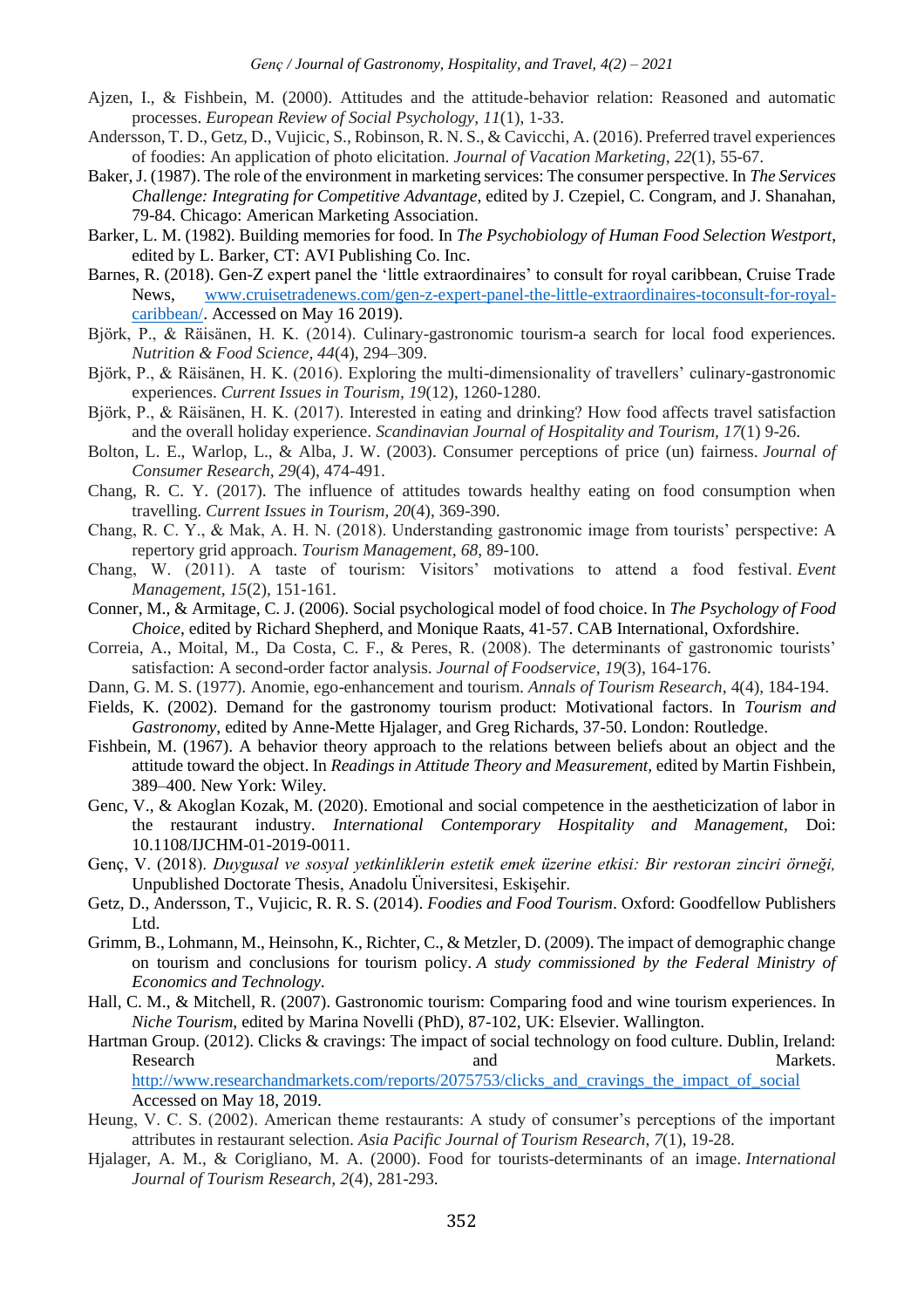- Hoogstins, E. S. (2017). *Modelling on social media: Influencing young adults' food choices,* Unpublished Master Thesis, Lunds University, Lund.
- Howie, F. (2004). *Managing the tourist destination.* London: Thompson.
- Huang, S., & Hsu, C. H. C. (2009). Effects of travel motivation, past experience, perceived constraint, and attitude on revisit intention. *Journal of Travel Research, 48*(1), 29-44.
- Jang, S. S., Ha, J., & Park, K. (2012). Effects of ethnic authenticity: Investigating Korean restaurant customers in the US. *International Journal of Hospitality Management, 31*(3), 990-1003.
- Khan, M. A. (1981). Evaluation of food selection patterns and preferences. *CRC Critical Reviews in Food Science and Nutrition, 15,* 129-153.
- Kim, S., & Ellis, A. (2015). Noodle production and consumption: From agriculture to food tourism in Japan. *Tourism Geographies, 17*(1), 151-167.
- Kim, S., & Park, E. (2018). Japanese udon noodle tourists: What matters?. Paper presented at the 8<sup>th</sup> Advances Hospitality and Tourism Marketing and Management (AHTMM) Conferences. Bangkok, Tayland, June 25-29, 155-165.
- Kim, S., Park, E., & Lamb, D. (2019). Extraordinary or ordinary? Food tourism motivations of japanese domestic noodle tourists. *Tourism Management Perspectives*, *29*, 176-186.
- Kim, Y. G., & Eves, A. (2012). Construction and validation of a scale to measure tourist motivation to consume local food. *Tourism Management*, *33*(6), 1458-1467.
- Kim, Y. G., Eves, A., & Scarles, C. (2009). Building a model of local food consumption on trips and holidays: A grounded theory approach. *International Journal of Hospitality Management, 28*(3), 423-431.
- Kim, Y. H., Goh, B. K., & Yuan, J. (2010). Development of a multi-dimensional scale for measuring food tourist motivations. *Journal of Quality Assurance in Hospitality & Tourism, 11*(1), 56-71.
- [Kim, Y. H.,](https://www.tandfonline.com/author/Kim%2C+Young+Hoon) [Kim,](https://www.tandfonline.com/author/Kim%2C+Mincheol) M., [Goh,](https://www.tandfonline.com/author/Goh%2C+Ben+K) B. K., & [Antun,](https://www.tandfonline.com/author/Antun%2C+John+M) J. M. (2011). The role of money: The impact on food tourists' satisfaction and intention to revisit food events. *Journal of Culinary Science & Technology, 9*(2), 85- 98.
- Kim, Y. S., Bergman, C., & Raab, C. (2010). Factors that impact mature customer dining choices in Las Vegas. *Journal of Foodservice Business Research, 13*(3), 178-192.
- Kline, C. S., Greenwood, J., & Joyner, L. (2015). Exploring foodie segmentation. *Journal of Tourism Insights, 6*(1), Art. 3.
- Kotler, P. (1973). Atmospherics as a marketing tool. *Journal of Retailing, 49*(4), 48-64.
- Kumar, A., & Smith, S. (2018). Understanding local food consumers: Theory of planned behavior and segmentation approach. *Journal of Food Products Marketing, 24*(2), 196-215.
- Lai, M. Y., Lattimore, C. K., & Wang, Y. (2019). Food and cuisine image in destination branding: Toward a conceptual model. *Tourism and Hospitality Research, 19*(2), 238-251.
- Law, R., To, T., & Goh, C. (2008). How do mainland chinese travelers choose restaurants in Hong Kong?: An exploratory study of individual visit scheme travelers and packaged travelers. *International Journal of Hospitality Management, 27*(3), 346-354.
- Levitt, J. A., Zhang, P., DiPietro, R. B., & Meng. F. (2019). Food tourist segmentation: Attitude, behavioral intentions and travel planning behavior based on food involvement and motivation. *International Journal of Hospitality & Tourism Administration, 20*(2), 129-155.
- Li, [G.,](https://www.sciencedirect.com/science/article/pii/S0261517714001174#!) [Law,](https://www.sciencedirect.com/science/article/pii/S0261517714001174#!) R., [QuanVu, H](https://www.sciencedirect.com/science/article/pii/S0261517714001174#!)., [Rong,](https://www.sciencedirect.com/science/article/pii/S0261517714001174#!) J., & [Zhao,](https://www.sciencedirect.com/science/article/pii/S0261517714001174#!) X. (R.). (2015). Identifying emerging hotel preferences using emerging pattern mining technique. *Tourism Management, 46,* 311-321.
- Madaleno, A., Eusebio, C., & Varum, C. (2019). Determinants of visitors' intentions to consume and recommend local agro-food products. *Journal of Food Products Marketing, 25*(2), 159-186.
- Mak, A. H. N., Lumbers, M., Eves, A., & Chang, R. C. Y. (2012). Factors influencing tourist food consumption. *International Journal of Hospitality Management,* 31(3), 928-936.
- Mak, A. H. N., Lumbers, M., Eves, A., & Chang, R. C. Y. (2017). The effects of food-related personality traits on tourist food consumption motivations. *Asia Pacific Journal of Tourism Research, 22*(1), 1-20.
- Marzuki, S. Z. S., Hall, C. M., & Ballantine, P. W. (2012). Restaurant managers' perspectives on halal certification. *Journal of Islamic Marketing, 3*(1), 47–58.
- Middleton, V. T. C., & Clarke, J. R. (2001). *Marketing in travel and tourism.* Oxford, UK: Butterworth-Heinemann.
- Mitchell, R., & Hall, M. (2003). Consuming tourists: Food tourism consumer. In *Food Tourism Around the World*, edited by C. Michael Hall, Liz Sharples, Richard Mitchell, Niki Macionis, and Brock Cambourne, 60-80, Oxford: Elsevier.
- Morgan, M. (2006). Making space for experiences. *Journal of Retail & Leisure Property, 5*(4), 305-313.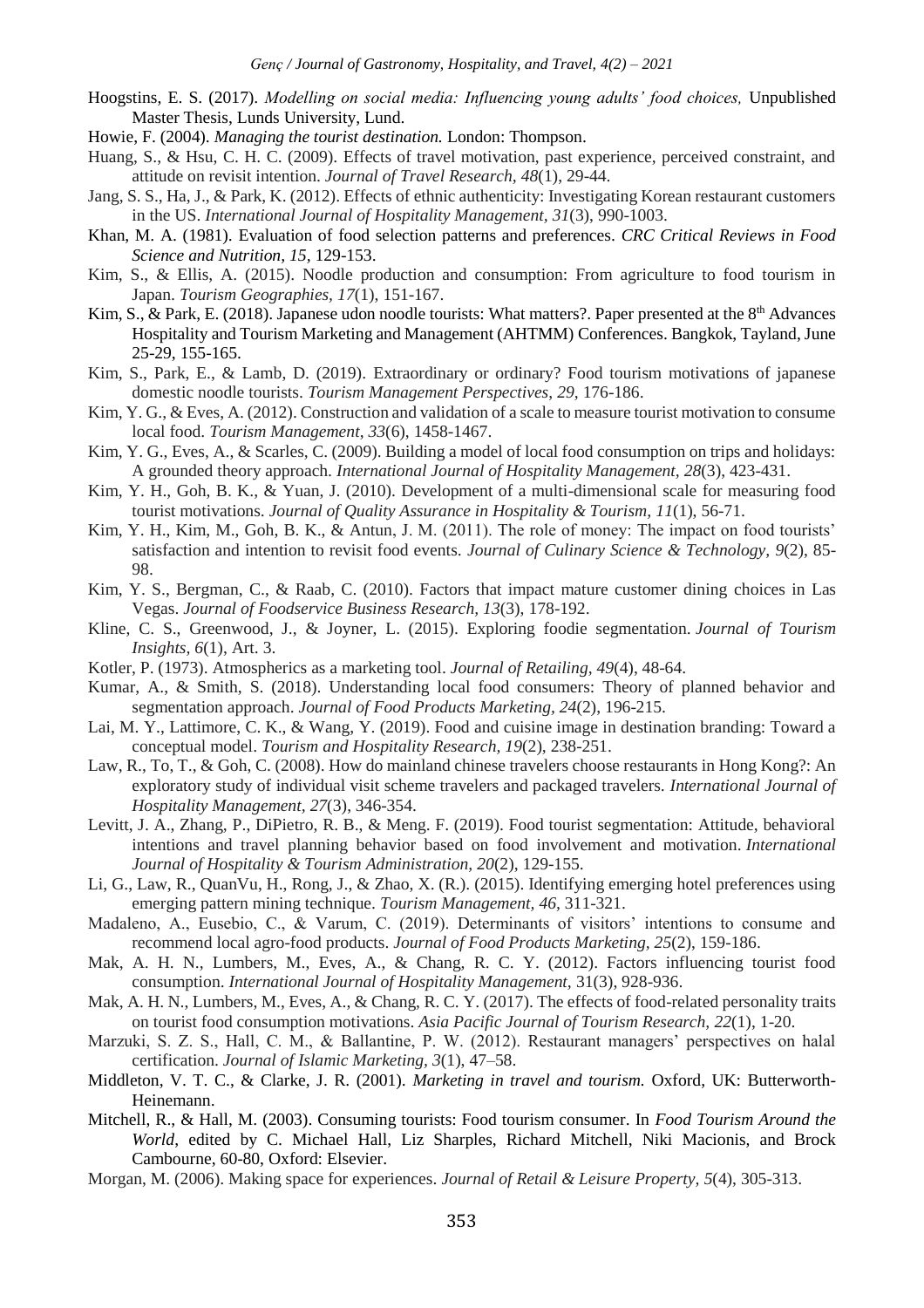- Nardi, V. A. M., Jardim, W. C., Ladeira, W., & Santini, F. (2019). Predicting food choice: A meta-analysis based on the theory of planned behavior. *British Food Journal, 121*(10), 2250-2264.
- Nie, C., & Zepeda, L. (2011). Lifestyle segmentation of US food shoppers to examine organic and local food consumption. *Appetite, 57*(1), 28-37.
- Nielsen, S. J., Siega- Riz, A. M., & Popkin, B. M. (2002). Trends in energy intake in US between 1977 and 1996: Similar shifts seen across age groups. *Obesity Research, 10*(5), 370-378.
- Okumus, B., Okumus, F., & McKercher, B. (2007). Incorporating local and international cuisines in the marketing of tourism destinations: The cases of Hong Kong and Turkey. *Tourism Management, 28*(1), 253-261.
- Özdemir, B., & Seyitoğlu, F. (2017). A conceptual study of gastronomical quests of tourists: Authenticity or safety and comfort?. *Tourism Management Perspectives, 23*, 1-7.
- Park, K.-S., Reisinger, Y., & Kang, H.‐ J. (2008). Visitors' motivation for attending the south beach wine and food festival, Miami Beach, Florida. *Journal of Travel & Tourism Marketing, 25*(2), 161-181.
- Pendergast, D. (2010). Getting to know the y generation. In *Tourism and Generation Y*, edited by Pierre Benckendorff, Gianna Moscardo, Donna Pendergast, 1-15, Cambridge, USA: Cabi International.
- Powell, M., & Ansic, D. (1997). Gender differences in risk behaviour in financial decision-making: An experimental analysis. *Journal of Economic Psychology, 18*(6), 605-628.
- Randall, E., & Sanjur, D. (1981). Food preferences-their conceptualization and relationship to consumption. *Ecology of Food and Nutrition, 11*(3), 151-161.
- Quan, S., & Wang, N. (2004). Towards a structural model of the tourist experience: An illustration from food experiences in tourism. *Tourism Management, 25*(3), 297-305.
- Rhee, H. T., Yang, S. B., & Kim, K. (2016). Exploring the comparative salience of restaurant attributes: A conjoint analysis approach. *International Journal of Information Management, 36*(6), 1360-1370.
- Robinson, V. M., & Schänzel, H. A., (2019). A tourism inflex: Generation z travel experiences. *Journal of Tourism Futures, 5*(2), 127-141.
- Rozin, P. (2006). The integration of biological, social, cultural and psychological influences on food choice. In *The Psychology of Food Choice*, edited by Richard Shepherd, and Monique Raats, 19-39, Oxfordshire: CAB International.
- Ryu, K., & Han, H. (2010). Predicting tourists' intention to try local cuisine using a modified theory of reasoned action: The case of new orleans. *Journal of Travel & Tourism Marketing, 27*(5) 491-506.
- Ryu, K., & Jang, S. C. (2006). Intention to experience local cuisine in a travel destination: The modified theory of reasoned action. *Journal of Hospitality and Tourism Research, 30*(4), 507-516.
- Ryu, K., & Jang, S. C. (2008). DINESCAPE: A scale for customers' perception of dining environments. *Journal of Foodservice Business Research, 11*(1), 2-22.
- Sastre, R. P., & Phakdee-Auksorn, P. (2017). Examining tourists' push and pull travel motivations and behavioral intentions: The case of British outbound tourists to Phuket, Thailand. *Journal of Quality Assurance in Hospitality & Tourism, 18*(4), 437-464.
- Savelli, E., Bravi, L., Ferrero, G., Gabbianelli, L., & Pencarelli, T. (2018). Food attitudes and factors affecting food behaviour of Italian college students in a grocery context. *Total Quality Management & Business Excellence,* 1-27.
- Savelli, E., Murmura, F., Liberatore, L., Casolani, N., & Bravi, L. (2017). Food habits and attitudes towards food quality among young students. *International Journal of Quality and Service Sciences, 9*(3/4), 456- 468.
- Scott, N., & Parfitt, N. (2005). Lifestyle segmentation in tourism and leisure: Imposing order or finding it?. *Journal of Quality Assurance in Hospitality & Tourism, 5*(2/4), 121-139.
- Seemiller, C., & Grace, M. (2019). *Generation z: A century in the making.* London and New York: Routledge.
- Seo, S., Kim, O. Y., Oh, S., & Yun, N. (2013). Influence of informational and experiential familiarity on image of local foods. *International Journal of Hospitality Management, 34*, 295-308.
- Shepherd, R., Sparks, P., & Guthrie, C. A. (1995). The application of the theory of planned behaviour to consumer food choice. In E - *European Advances in Consumer Research Volume* 2, Eds. Flemming Hansen, 360-365, Provo, UT: Association for Consumer Research.
- Stergiou, D. P., Airey, D., & Apostolakis, A. (2018). The winery experience from the perspective of generation z. *International Journal of Wine Business Research, 30*(2), 169-184.
- Stillman, D., & Stillman, J. (2019). *İşte z kuşağı genç kuşak işyerini nasıl dönüştürüyor?.* Translated by Duygu Pınar Kayıhan and Ferhat Erduran. İstanbul: T.C. İstanbul Kültür Üniversitesi İKÜ Yayınevi.